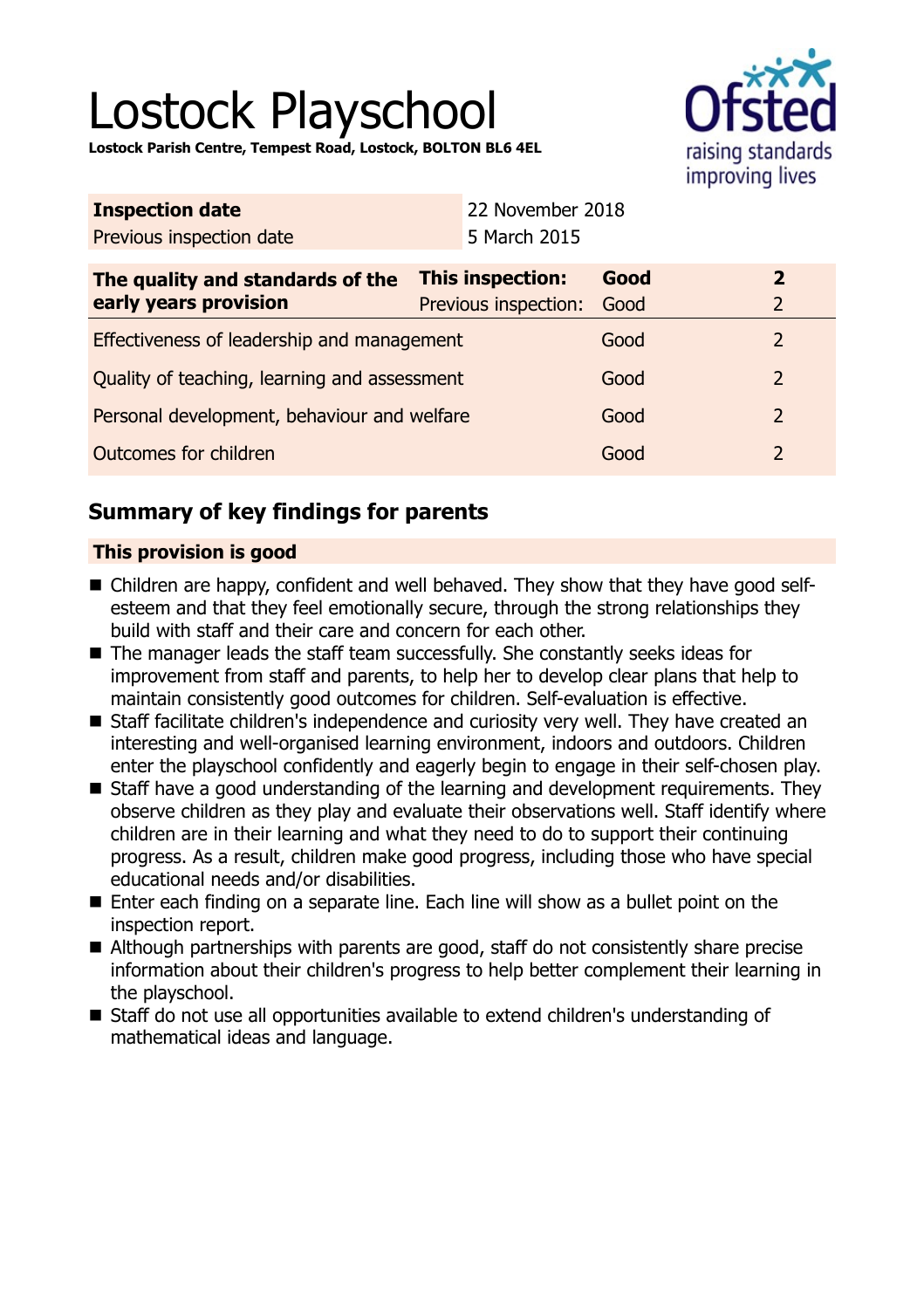## **What the setting needs to do to improve further**

## **To further improve the quality of the early years provision the provider should:**

- $\blacksquare$  build on the strategies already in place to involve parents with the monitoring of their child's development and progress
- make use of all opportunities to extend younger children's understanding of mathematical ideas and language.

#### **Inspection activities**

- $\blacksquare$  The inspector observed the quality of teaching during activities indoors and outdoors and assessed the impact this has on children's learning.
- $\blacksquare$  The inspector spoke with staff and children during the inspection.
- $\blacksquare$  The inspector completed a joint observation with the manager.
- The inspector held a meeting with the manager. She looked at relevant documentation and evidence of the suitability of staff working in the nursery.
- $\blacksquare$  The inspector spoke to some parents during the inspection and took account of their views.

#### **Inspector**

Lindsey Wallwork-Jones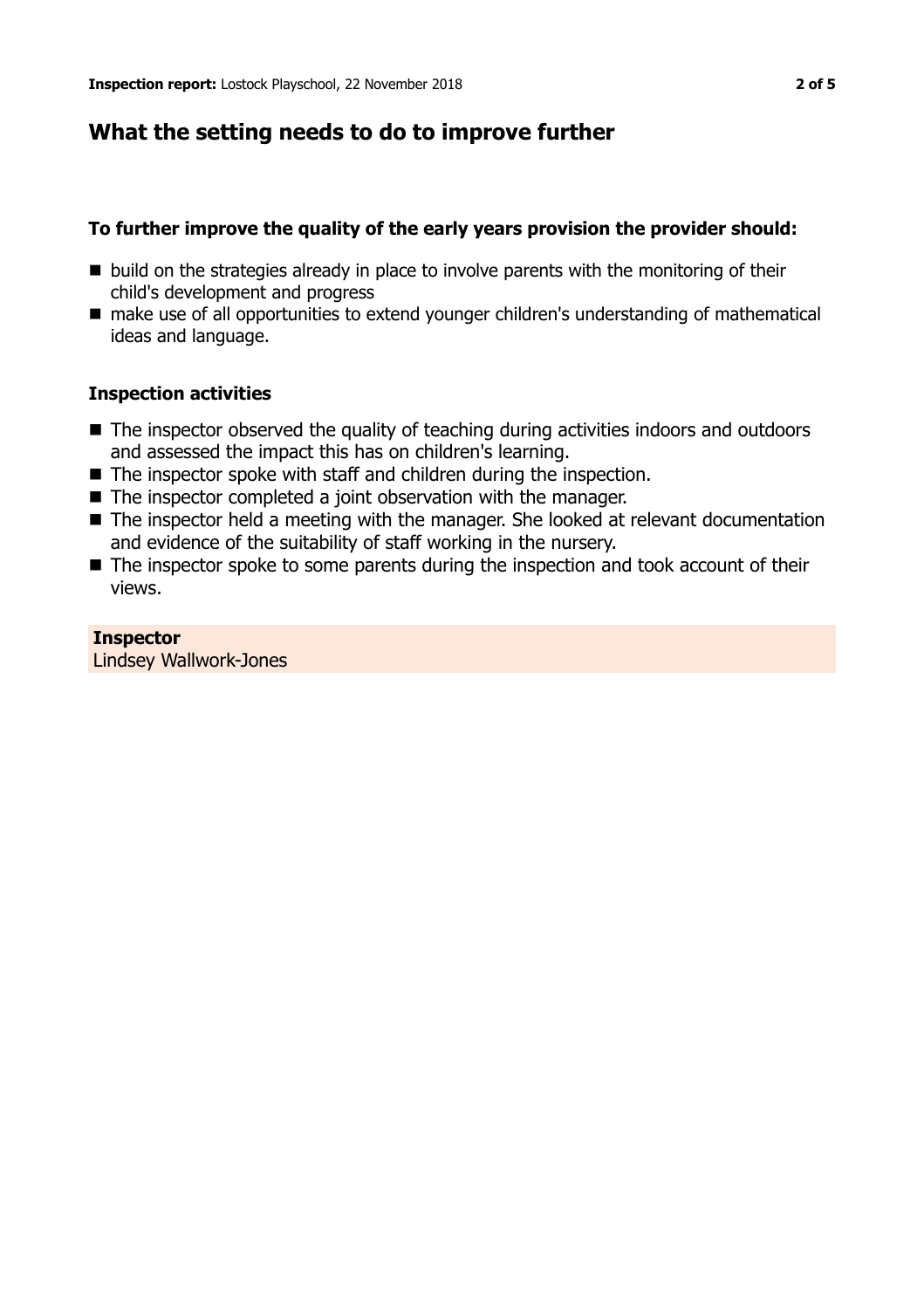## **Inspection findings**

## **Effectiveness of leadership and management is good**

The dedicated manager and owner have implemented robust procedures to recruit new staff and verify the ongoing suitability of staff. The manager monitors staff performance well. She regularly observes staff practice and holds individual supervisory meetings. Staff reflect on their own training needs and where they need additional support. This means that all staff have opportunities to progress in their professional development. Safeguarding is effective. All staff have attended safeguarding training and demonstrate a good knowledge of the possible signs, symptoms and indicators of abuse and neglect. They know the child protection referral procedure well and understand wider safeguarding issues. Staff use procedures, including risk assessment, to help to keep children safe.

## **Quality of teaching, learning and assessment is good**

Staff are enthusiastic about their work. They encourage parents to share information about what the children have been doing at home to further support their planning procedures. For example, the children take home 'me box' which they fill with special objects from home and share with their friends at circle time. Staff know the children well. Focus and early intervention group times are used very effectively to ensure that learning is targeted at children's differing abilities. Staff place a high priority on promoting the children's communication and language skills. For example, the manager recently completed training and has now implemented small-group activities to increase children's vocabulary and clearer pronunciation.

## **Personal development, behaviour and welfare are good**

Children settle extremely quickly into their daily routines. Staff are skilled in identifying when to swap over children's key persons if children have settled and bonded with other staff. This allows staff to get the best out of children to start them on their learning journey. Children enjoy exploring the 'bug hotel' outside and are encouraged well to learn about and care for living things. Staff promote healthy lifestyles effectively. Children learn how to brush their teeth and enjoy taking part in daily exercise and dance classes. They develop good self-care skills as they change into their indoor and outdoor shoes and learn to hang up their coats after playing outside.

## **Outcomes for children are good**

Children are inquisitive, eager and motivated to learn as they explore the environment. They develop concentration skills when they focus and listen in small groups. For example, they recognise certain sounds as they play 'sound lotto'. Children develop small-muscle skills as they use tweezers to pick up the toy spiders from inside the boxes and coordinate their movements as they guide them through the elastic bands. They gain key skills and positive attitudes to support the next stage in their learning and the eventual move on to school.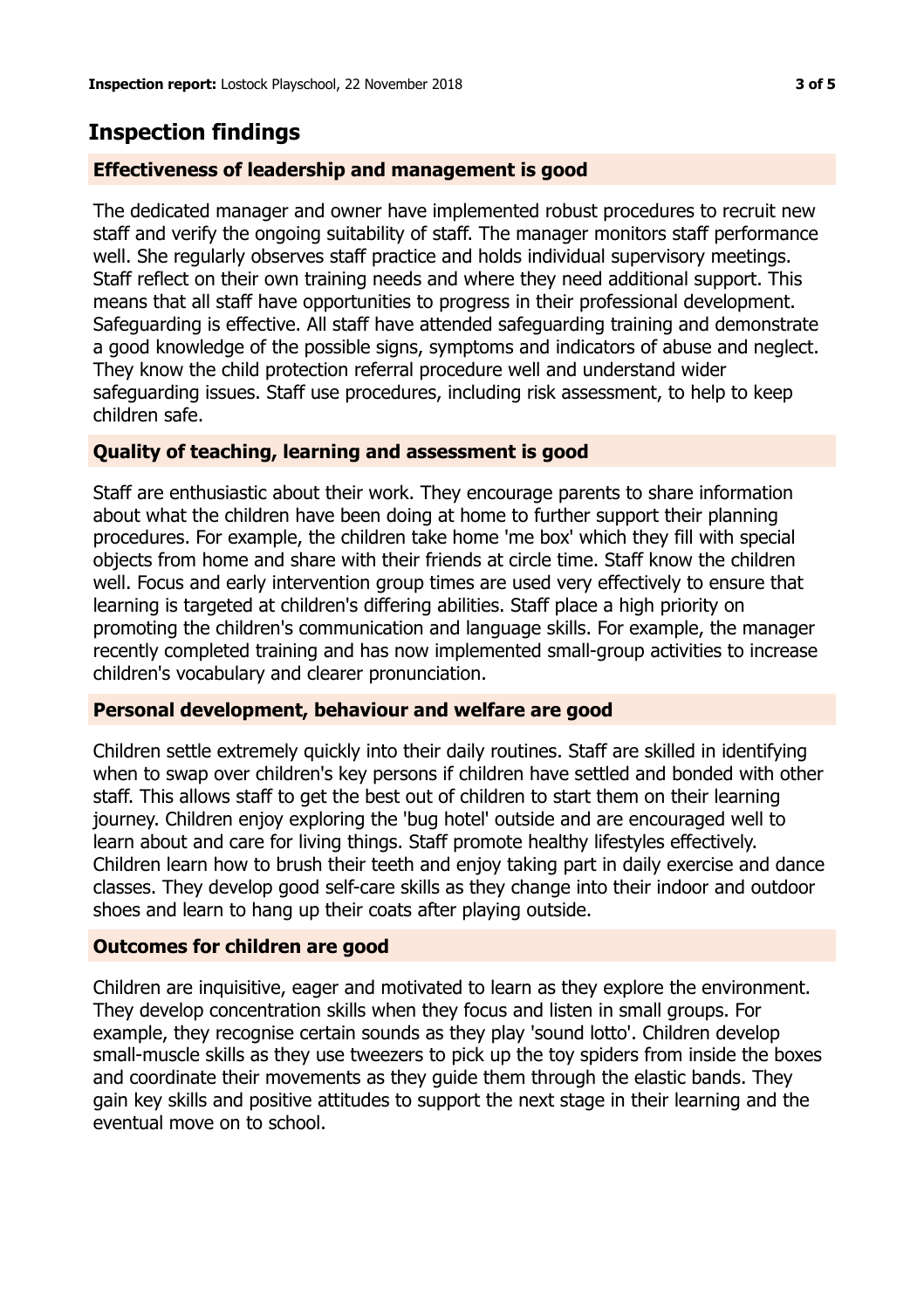## **Setting details**

| Unique reference number                             | EY415290                           |  |
|-----------------------------------------------------|------------------------------------|--|
| <b>Local authority</b>                              | <b>Bolton</b>                      |  |
| <b>Inspection number</b>                            | 10070049                           |  |
| <b>Type of provision</b>                            | Full day care                      |  |
| <b>Registers</b>                                    | Early Years Register               |  |
| Day care type                                       | Childcare on non-domestic premises |  |
| <b>Age range of children</b>                        | $2 - 4$                            |  |
| <b>Total number of places</b>                       | 30                                 |  |
| Number of children on roll                          | 44                                 |  |
| Name of registered person                           | Hogan, Suzanne Janet               |  |
| <b>Registered person unique</b><br>reference number | RP908787                           |  |
| <b>Date of previous inspection</b>                  | 5 March 2015                       |  |
| <b>Telephone number</b>                             | 07969488712                        |  |

Lostock Playschool registered in 2010. The playschool employs six members of childcare staff. Of these, four hold appropriate early years qualifications at level 3, one at a level 2 and one who holds qualified teacher status. The playschool opens from Monday to Friday during term time only. Sessions are from 8.45am until 4pm. The playschool provides funded early education for two-, three- and four-year-old children.

This inspection was carried out by Ofsted under sections 49 and 50 of the Childcare Act 2006 on the quality and standards of provision that is registered on the Early Years Register. The registered person must ensure that this provision complies with the statutory framework for children's learning, development and care, known as the early years foundation stage.

Any complaints about the inspection or the report should be made following the procedures set out in the quidance *Complaints procedure: raising concerns and making* complaints about Ofsted, which is available from Ofsted's website: www.ofsted.gov.uk. If you would like Ofsted to send you a copy of the guidance, please telephone 0300 123 4234, or email [enquiries@ofsted.gov.uk.](mailto:enquiries@ofsted.gov.uk)